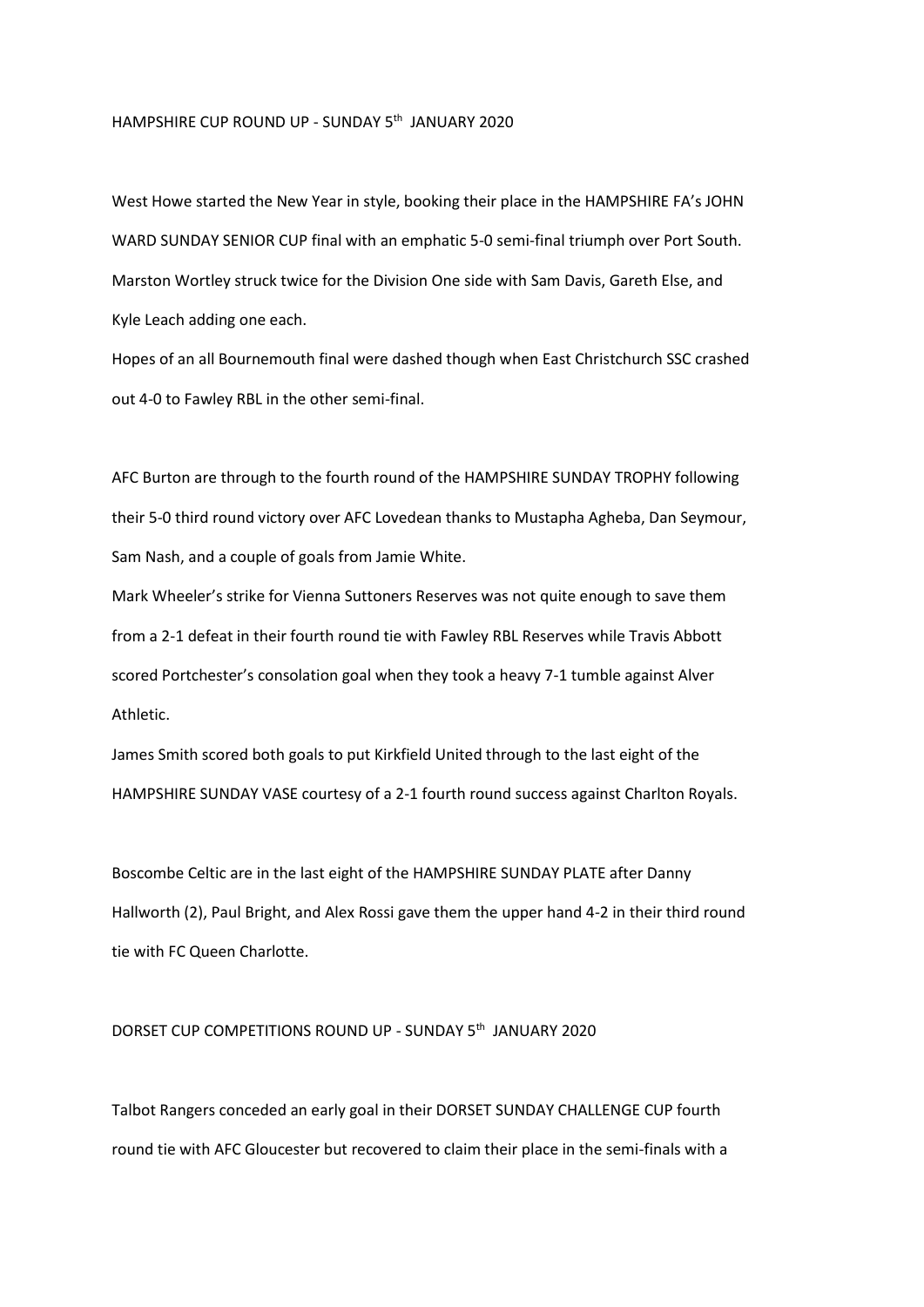resounding 9-1 triumph. Shane Sheridan and Ali Zintany bagged two each for rampant Rangers with Manny Ohameje, Marcus Cullen, Jake Jordan, Matty Ings, and Nathanyal Charles adding one each.

Kyle Joyce struck for Parkstone Athletic but AFC Branksome were 3-1 winners through Max Evans, Laurence Russell, and Sam Holland, while Newtown Athletic put paid to Bradford Abbass 3-0 with goals from Ian Male, Elliott Morley, and Tom Mann.

Mark Ford's hat-trick proved decisive when AFC Wimborne got the better of Kraken Sports 5-3 in the first round of the DORSET SUNDAY PLATE. Matt Groves and Alex Henley were the other Wimborne scorers with Kraken replying through Dan Palmer and a couple of goals from Ross Dominey.

## M.A. HART CUP COMPETITIONS ROUND UP - SUNDAY 5<sup>th</sup> JANUARY 2020

Conor Jevon bagged a hat-trick in Poole Borough Rovers' 6-1 triumph over Poole Wanderers in their M.A. HART IN-EXCESS CUP semi-final. Adam Frohlich bagged a brace for Rovers with Nick Collins also on target while George Wescott scored Wanderers' consolation goal.

Hundred per cent Division Six leaders Poole Rovers are in the quarter finals of the M.A. HART ROBBINS CUP after Joe Rendell and Lewis Worrell gave them the verdict 2-1 in their fourth round tie with Woodville Wanderers who replied through Phil Maidment.

## HAYWARD SUNDAY LEAGUE ROUND UP - SUNDAY 5th JANUARY 2019

AFC East Christchurch opened up a five point lead at the top of DIVISION TWO of the HAYWARD SUNDAY LEAGUE when Ben Collie, Craig White, and Tom Easom gave them the edge 3-2 against Vienna Suttoners who replied through Luke Hoare and James Bainton.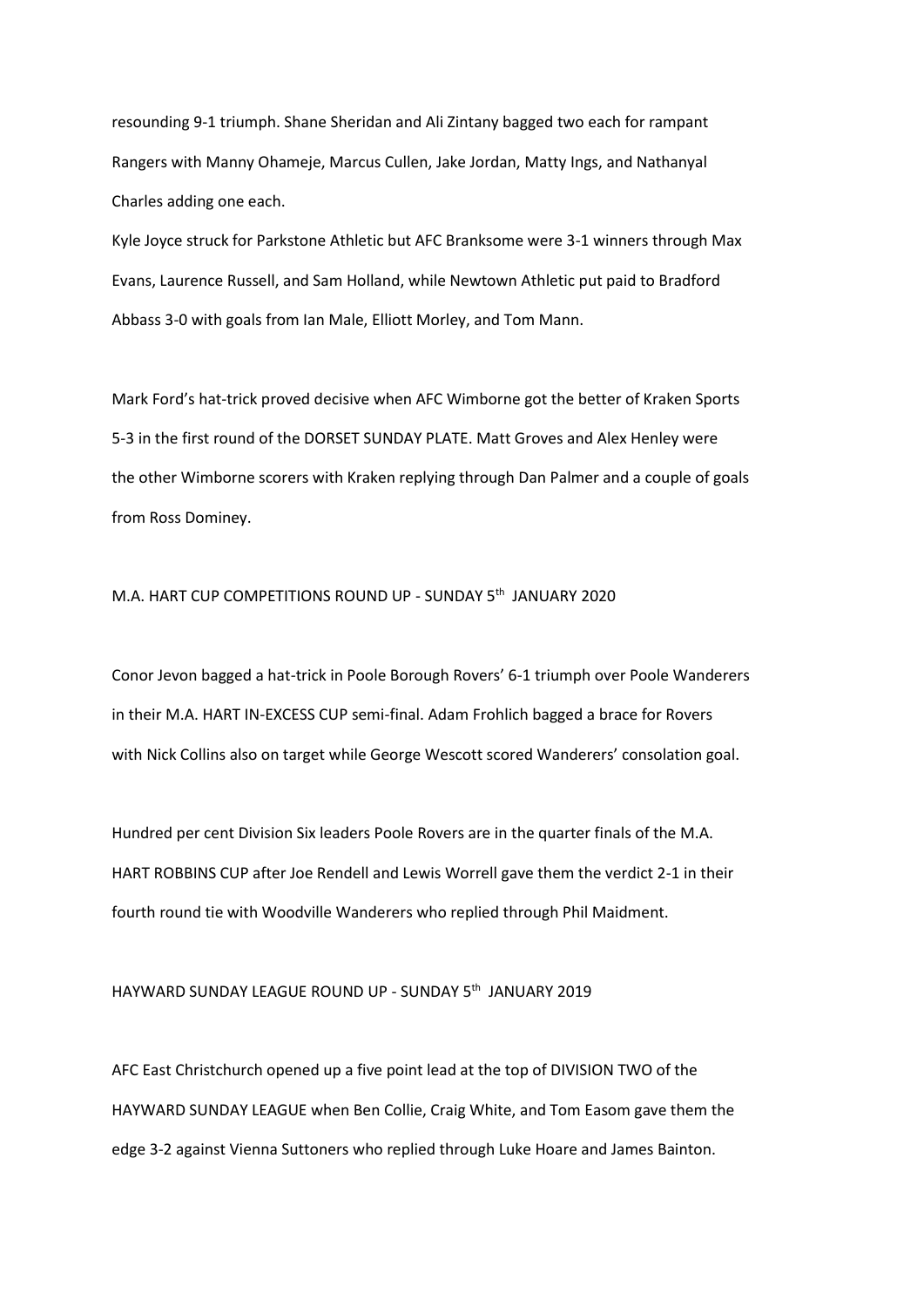Nearest rivals JP Morgan, meanwhile, went down 2-0 to goals from Andy Masson and Louis Baker against Shoulder of Mutton.

Bournemouth Athletic netted through Patrick McKay and Ash Damen but they suffered their second league defeat of the season when Bearwood Broncos shaded it 3-2 courtesy of Brad Bennett and a Jordan Whittle brace.

James Jose was the hat-trick hero when bottom placed NMO recorded their first league win of the season, 4-0 against Bournemouth Sports Mercury with the other goal coming from Jake Fields.

Ian Marshall struck twice for AFC Fiveways in DIVISION THREE but Iford Park Rangers were 5-2 winners thanks to Tony Hannan-Bobe, Lee Rimmer, and a Karl Sibbald hat-trick.

Matt Jones, Chris Roberts, and Brandon Welham netted for Loch & amp; Quay Reserves but the DIVISION FOUR leaders saw their perfect record disappear when Scott V upended them 7-3 courtesy of Danny Hayward's hat-trick and further goals from Jordan Osmond, Jamie Spear, Matt Naylor, and Matty Chapman-Burnett.

Nearest rivals Parkstone are just three points behind with a game in hand after sweeping Morden aside 6-0. Andy Pugh notched a hat-trick with Jack Bennett, Matthew Knight, and Jamie O'Shea adding one each.

Alderney Manor Reserves netted though Martin Sherwood and a couple of goals from Scott Roberts but they had to settle for a point when James Mandale, James Etchingham, and Adam Cronin earned Grange Athletic a 3-3 draw.

Branksome Liberal strengthened their grip at the top of DIVISION FIVE when Andy Rigler's hat-trick helped them to a 5-2 win over Forest United. Adam Neesam and Sam Arnold added one each for Liberal while Forest's goals came via Reece Miller and Kamil Kwiatkowski.